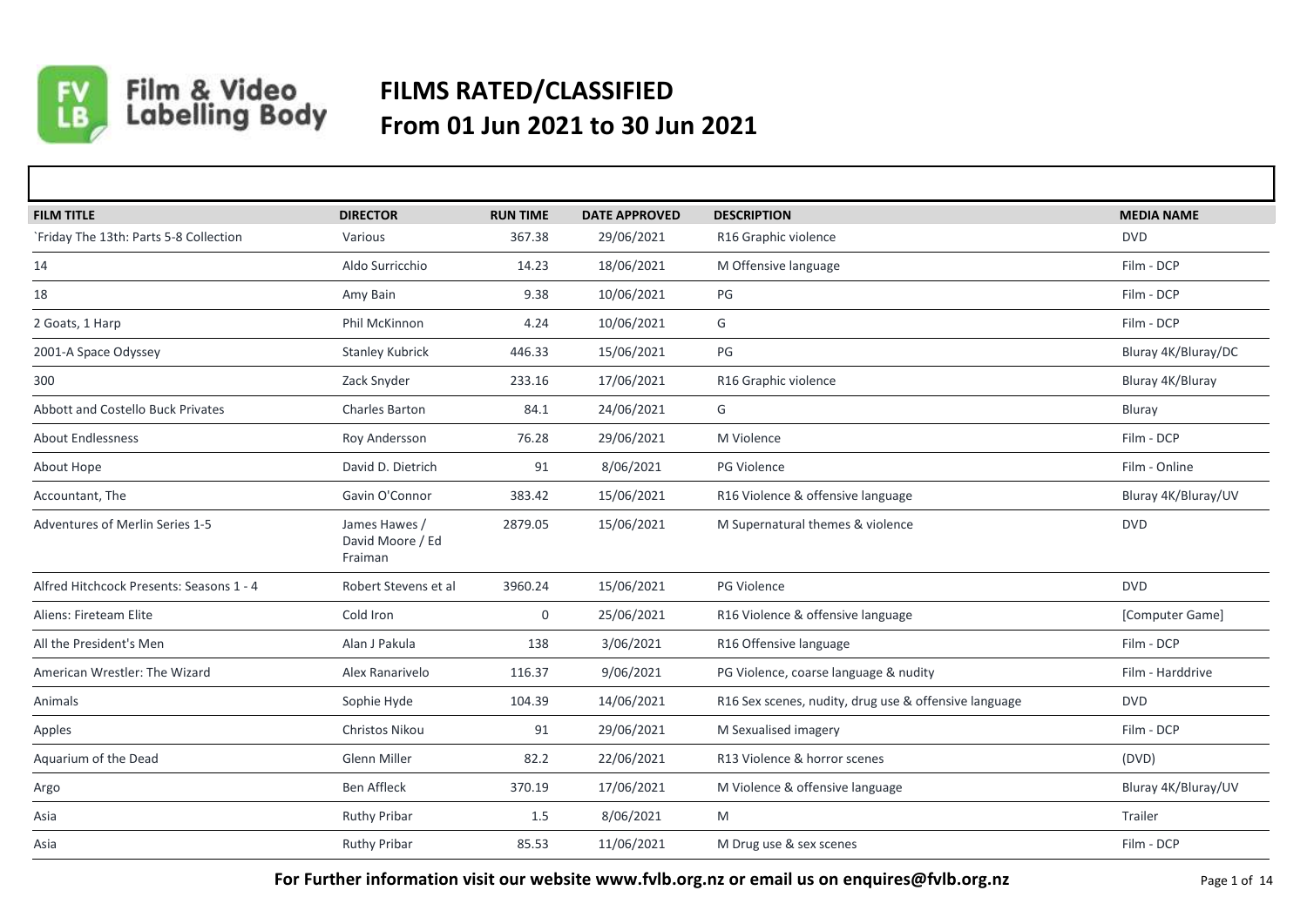| Asteroid in Love: The Complete Series | Daisuke Hiramaki                               | 475.08      | 3/06/2021  | PG Coarse language                                | Bluray           |
|---------------------------------------|------------------------------------------------|-------------|------------|---------------------------------------------------|------------------|
| Back 4 Blood                          | <b>Warner Bros</b>                             | $\mathbf 0$ | 18/06/2021 | R16 Graphic violence & offensive language         | [Computer Game]  |
| <b>Basic Instinct</b>                 | Paul Verhoeven                                 | 123.06      | 21/06/2021 | R18 Violence & sex scenes                         | <b>DVD</b>       |
| <b>Basic Instinct</b>                 | Paul Verhoeven                                 | 128.13      | 21/06/2021 | R18 Violence & sex scenes                         | Bluray           |
| <b>Basic Instinct</b>                 | Paul Verhoeven                                 | 256.26      | 21/06/2021 | R18 Violence & sex scenes                         | Bluray 4K/Bluray |
| Batman                                | Tim Burton                                     | 252.41      | 22/06/2021 | <b>PG Violence</b>                                | Bluray 4K/Bluray |
| Batman & Robin (Special Edition)      | Joel Schumacher                                | 249.43      | 22/06/2021 | M Offensive language                              | Bluray 4K/Bluray |
| <b>Batman Anthology</b>               | Tim Burton/Joel<br>Schumacher                  | 998.29      | 22/06/2021 | M Violence & offensive language                   | Bluray 4K/Bluray |
| Batman Forever (Special Edition)      |                                                | 243.1       | 22/06/2021 | PG Violence                                       | Bluray 4K/Bluray |
| Batman Returns (Special Edition)      | <b>Tim Burton</b>                              | 252.55      | 22/06/2021 | M Violence                                        | Bluray 4K/Bluray |
| Batman: 5 Bluray Animated Collection  | Curt Geda, Jay<br>Oliva, Brandon Vie,<br>et al | 373.25      | 23/06/2021 | M Violence & offensive language                   | Bluray           |
| Batwoman: Season 1                    | Caroline Dries, etc                            | 846.13      | 22/06/2021 | R13 Violence, horror & cruelty                    | Bluray           |
| <b>Biarritz Surf Gang</b>             | Nathan Curren,<br>Pierre Denoyel               | 63.42       | 15/06/2021 | M Drug use & offensive language                   | Film - Online    |
| Big Short, The                        | Adam McKay                                     | 124.55      | 29/06/2021 | M Offensive language & nudity                     | <b>DVD</b>       |
| Bill and Ted: Face the Music          | Dean Parisot                                   | 183.46      | 17/06/2021 | PG Violence & coarse language                     | Bluray 4K/Bluray |
| Birds, The                            | Alfred Hitchcock                               | 238.42      | 9/06/2021  | PG Violence                                       | Bluray 4K/Bluray |
| <b>Bitter Sweet</b>                   | Phil McKinnon                                  | 4.05        | 10/06/2021 | M Violence                                        | Film - DCP       |
| <b>Black Clover Season 3 Part 3</b>   | Tatsuya Yoshihara                              | 648.55      | 15/06/2021 | M Violence                                        | Bluray/DVD/DC    |
| <b>Black Easter</b>                   | Jim Carroll                                    | 113.48      | 9/06/2021  | M Violence, cruelty & content that may disturb    | Film - Online    |
| <b>Black Widow</b>                    | Cate Shortland                                 | 134         | 15/06/2021 | M Violence                                        | Film - DCP       |
| Blade                                 | Stephen Norrington                             | 120.16      | 22/06/2021 | R18 Graphic violence                              | Bluray           |
| <b>Blade</b>                          | Stephen Norrington                             | 240.31      | 22/06/2021 | R18 Graphic violence                              | Bluray 4K/Bluray |
| Blade - Trilogy Box Set               | Various                                        | 359.29      | 22/06/2021 | R18 Horror, graphic violence & offensive language | Bluray           |
| <b>Blood Conscious</b>                | <b>Timothy Covell</b>                          | 80.34       | 25/06/2021 | R13 Violence, horror scenes & offensive language  | Film - Online    |
| Blue                                  | Stephen Kang                                   | 14.1        | 15/06/2021 | M Offensive language & content that may disturb   | Film - Online    |
| Bo Gia                                | Vu Ngoc Dang                                   | 128         | 18/06/2021 | M Violence & offensive language                   | Film - DCP       |
|                                       |                                                |             |            |                                                   |                  |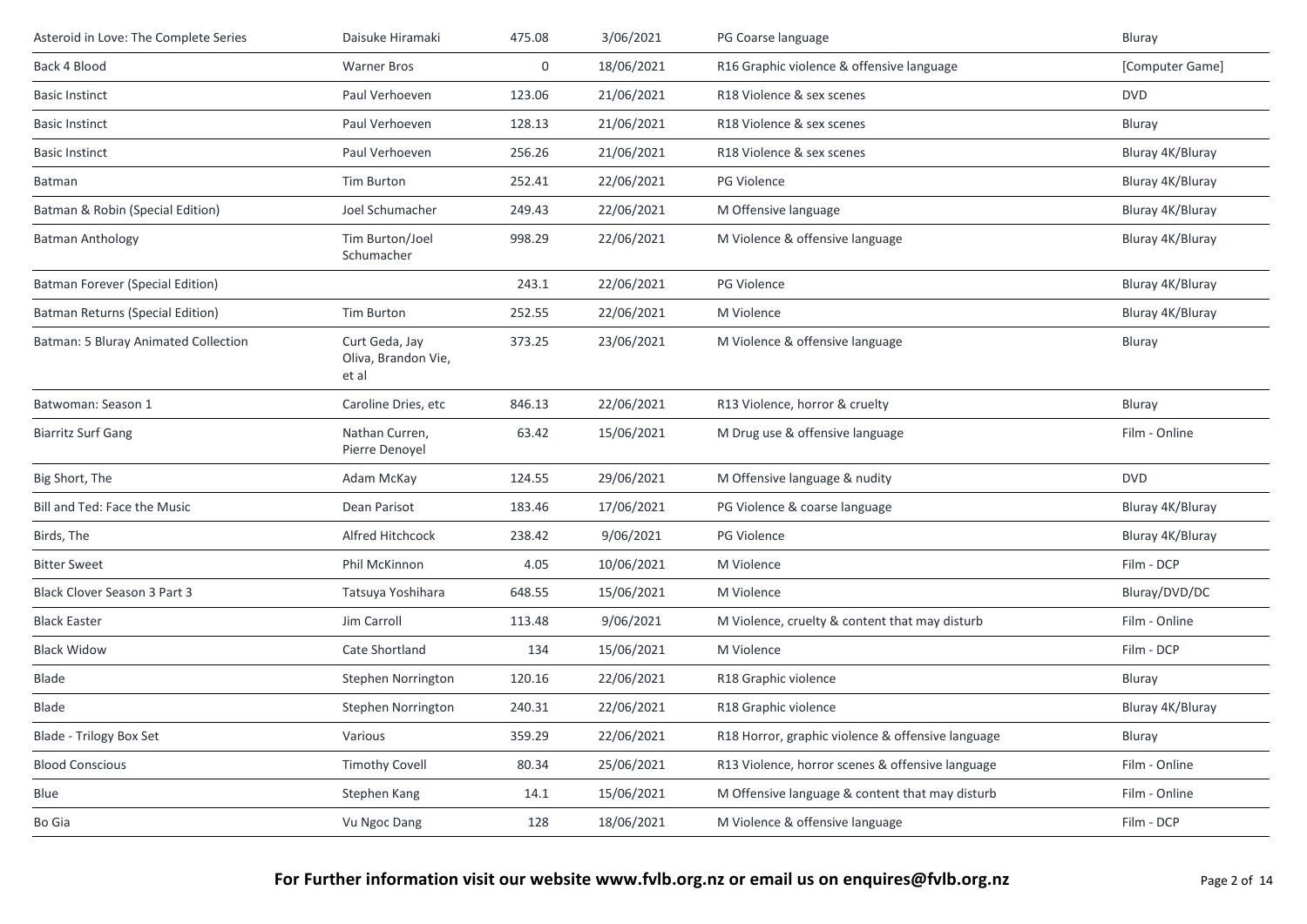| <b>Bomb Buffoons</b>                   | A.J Monk                                          | 1.59   | 10/06/2021 | PG                                                                                        | Film - DCP       |
|----------------------------------------|---------------------------------------------------|--------|------------|-------------------------------------------------------------------------------------------|------------------|
| Boys, The: Season 2                    | Various                                           | 475.15 | 14/06/2021 | R16 Graphic violence, sex scenes, offensive language & sexual<br>content that may disturb | <b>DVD</b>       |
| Boys, The: Season 2                    | Various                                           | 495.3  | 14/06/2021 | R16 Graphic violence, sex scenes, offensive language & sexual<br>content that may disturb | Bluray           |
| Boys, The: Season 2 (Disc 1)           | Phil Sgriccia et al.                              | 173    | 9/06/2021  | R16 Graphic violence, sexual material & offensive language                                | <b>DVD</b>       |
| Boys, The: Season 2 (Disc 2)           | Fred Toye et al.                                  | 193.22 | 9/06/2021  | R16 Graphic violence, offensive language & sexual content that<br>may disturb             | <b>DVD</b>       |
| Boys, The: Season 2 (Disc 3)           | Stefan Schwartz,<br>Alex Graves                   | 116.35 | 10/06/2021 | R16 Graphic violence, sex scenes & offensive language                                     | <b>DVD</b>       |
| Bram Stokers Van Helsing               | Steve Lawson                                      | 85.42  | 8/06/2021  | M Violence & horror                                                                       | <b>DVD</b>       |
| Branagh Theatre Live: Romeo & Juliet   | Rob Ashford,<br>Kenneth Branagh                   | 183.38 | 22/06/2021 | M Violence                                                                                | Film - DCP       |
| Brokenwood Mysteries, The: Season 7    | Murray Keane et al                                | 549.47 | 16/06/2021 | M Violence, offensive language & drug references                                          | <b>DVD</b>       |
| BTS: The Best Limited Edition A        | Unknown                                           | 192.45 | 16/06/2021 | G                                                                                         | Bluray/CD        |
| BTS: The Best Limited Edition B        | Unknown                                           | 192.45 | 16/06/2021 | G                                                                                         | DVD/CD           |
| <b>Buckleys Chance</b>                 | Tim J Brown                                       | 96     | 22/06/2021 | PG Coarse language                                                                        | Film - Online    |
| <b>Buzz Cut</b>                        | <b>Martin Renner</b>                              | 105.4  | 11/06/2021 | R16 Graphic violence, sexual material & offensive language                                | Film - DCP       |
| Bye Bye Morons                         | Albert Dupontel                                   | 1.37   | 3/06/2021  | M                                                                                         | Trailer          |
| Campeones                              | Javier Fesser                                     | 124    | 15/06/2021 | M Offensive language                                                                      | Film - DVD       |
| Christopher Nolan Directors Collection | Christopher Nolan                                 | 849.24 | 22/06/2021 | R16 Violence & offensive language                                                         | Bluray           |
| <b>Chungking Express</b>               | Wong Kar-Wai                                      | 102.03 | 24/06/2021 | M Violence                                                                                | Film - Bluray    |
| Complete Matrix Trilogy, The           | The Wachowski<br><b>Brothers</b>                  | 396.12 | 22/06/2021 | M Violence & sex scenes                                                                   | <b>DVD</b>       |
| Connie the Con Artist                  | Sharon Ndlovu,<br>Shyra Mapa,<br>Kaelah-Lee Hales | 6.33   | 23/06/2021 | M Violence & offensive language                                                           | Film - Harddrive |
| Courier, The                           | Dominic Cooke                                     | 111    | 8/06/2021  | M Violence & offensive language                                                           | Film - Harddrive |
| Cousins                                | Ainsley Gardiner,<br><b>Briar Grace Smith</b>     | 99     | 8/06/2021  | PG Offensive language                                                                     | Film - Harddrive |
| Cradle                                 | Damon Duncan                                      | 15.15  | 8/06/2021  | M                                                                                         | Film - Online    |
| Cruella                                | Craig Gillespie                                   | 134    | 22/06/2021 | PG Violence                                                                               | Film - DVD       |
|                                        |                                                   |        |            |                                                                                           |                  |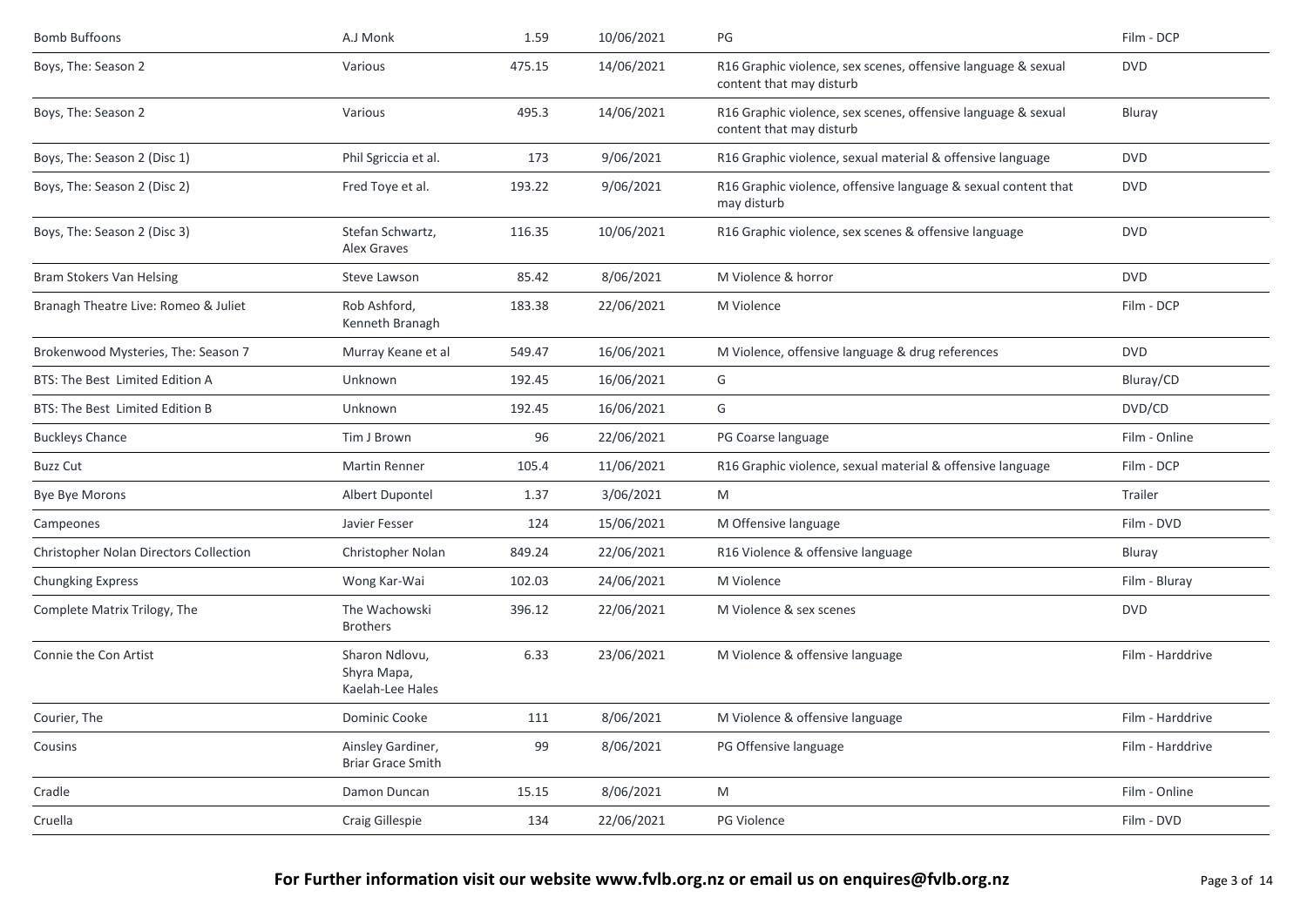| Cyanide & Happiness: Freakpocalypse (Episode | Not stated                                             | 0      | 4/06/2021  | R13 Violence, offensive language, sexual references & content that<br>may disturb | [Computer Game]  |
|----------------------------------------------|--------------------------------------------------------|--------|------------|-----------------------------------------------------------------------------------|------------------|
| Dark Pictures Anthology: The House of Ashes  | Supermassive<br>Games                                  | 0      | 25/06/2021 | R16 Violence, offensive language & horror                                         | [Computer Game]  |
| Dead Snow 2: Red vs. Dead                    | Tommy Wirkola                                          | 100.47 | 24/06/2021 | R16 Horror, graphic violence & offensive language                                 | Bluray           |
| Deadwood: The Movie                          | Daniel Minahan                                         | 115.33 | 17/06/2021 | <b>Refused Classification</b>                                                     | <b>DVD</b>       |
| Dear Evan Hansen                             | Stephen Chbosky                                        | 3.18   | 10/06/2021 | M Suicide references                                                              | Trailer          |
| Dear Lydia                                   | Sean Clarke, Josh<br>Rauner, Kim<br>Magallanes         | 8.09   | 23/06/2021 | PG                                                                                | Film - Harddrive |
| Death of a Ladies Man                        | Matt Bissonnette                                       | 100    | 9/06/2021  | <b>Refused Classification</b>                                                     | Film - Harddrive |
| Descent                                      | Nays Baghai                                            | 65     | 2/06/2021  | M Adult themes                                                                    | Film - Online    |
| Detective Chinatown 3                        | Sicheng Chen                                           | 130.1  | 8/06/2021  | M Violence                                                                        | <b>DVD</b>       |
| Detective Minosa, Part I                     | Marike & Jolijn Ras,<br>Aria Bercic, Jessica<br>Luiten | 4.31   | 23/06/2021 | M                                                                                 | Film - Harddrive |
| Diablo II: Resurrected                       | Not stated                                             | 0      | 9/06/2021  | R13 Violence & horror scenes                                                      | [Computer Game]  |
| Dissident, The                               | Bryan Fogel                                            | 116.59 | 2/06/2021  | M Violence & content that may disturb                                             | Film - Online    |
| Dive                                         | <b>Matthew Saville</b>                                 | 12.38  | 10/06/2021 | M Deals with suicide                                                              | Film - Online    |
| Doctor Sleep                                 | Mike Flanagan                                          | 304.02 | 15/06/2021 | R16 Violence, horror, drug use & offensive language                               | Bluray 4K/Bluray |
| Dont Breathe 2                               | Rodo Sayagues                                          | 1.33   | 24/06/2021 | M Violence                                                                        | Trailer          |
| Dont Look Back                               | Jeffrey Reddick                                        | 81.01  | 21/06/2021 | M Supernatural themes & violence                                                  | <b>DVD</b>       |
| Doom Eternal                                 | <b>Tim Willits</b>                                     | 0      | 22/06/2021 | R16 Graphic violence & horror                                                     | Computer Game    |
| Dream Horse                                  | Euros Lyn                                              | 109    | 10/06/2021 | PG Coarse language & sexual references                                            | <b>DVD</b>       |
| Dreambuilders                                | Kim Hagen Jensen,<br>Tonni Zinick                      | 81     | 8/06/2021  | PG                                                                                | Film - Harddrive |
| Duke, The                                    | Roger Michell                                          | 2.18   | 3/06/2021  | G                                                                                 | Trailer          |
| Dump, The                                    | Hamish Bennett                                         | 10.32  | 9/06/2021  | M Offensive language                                                              | Film - Online    |
| Earwig and the Witch                         | Goro Miyazaki                                          | 82.41  | 3/06/2021  | PG Supernatural themes                                                            | <b>DVD</b>       |
| Earwig and the Witch                         | Goro Miyazaki                                          | 82.47  | 3/06/2021  | PG Supernatural themes                                                            | Bluray           |
| <b>Eddie The Eagle</b>                       | Dexter Fletcher                                        | 106    | 24/06/2021 | PG Coarse language & sexual references                                            | Film - DCP       |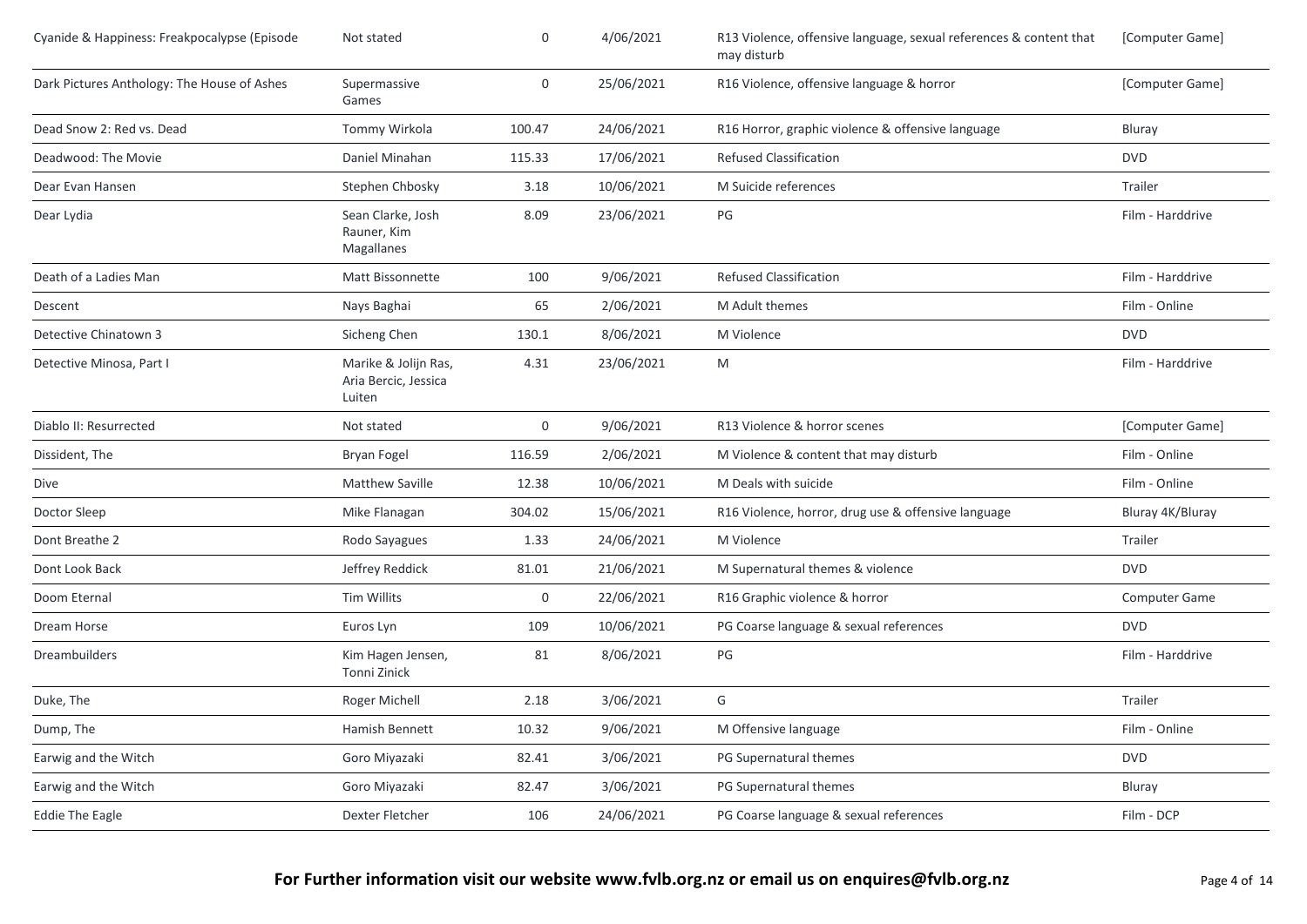| Embargoed Title Until 01/07/21                | Sony Interactive<br>Entertainment  | 0      | 23/06/2021 | R13 Bloody violence & content that may disturb       | Computer Game    |
|-----------------------------------------------|------------------------------------|--------|------------|------------------------------------------------------|------------------|
| <b>Endangered Species</b>                     | M.J. Bassett                       | 101.06 | 17/06/2021 | M Violence & offensive language                      | Film - Online    |
| Endless Summer, The                           | <b>Bruce Brown</b>                 | 86.37  | 8/06/2021  | G                                                    | <b>DVD</b>       |
| <b>Escape From Pretoria</b>                   | Francis Annan                      | 106    | 8/06/2021  | M Violence                                           | Film - Online    |
| Escape Room 2                                 | Adam Robitel                       | 88     | 29/06/2021 | M Offensive language                                 | Film - DCP       |
| <b>Essential Film Noir Collection 2</b>       | John Farrow et. al                 | 329.08 | 3/06/2021  | <b>PG Violence</b>                                   | Bluray           |
| Eyes of Tammy Faye, The                       | <b>Michael Showalter</b>           | 2.2    | 15/06/2021 | M                                                    | Trailer          |
| Fabian: Going to the Dogs                     | Dominik Graf                       | 178.29 | 14/06/2021 | R16 Sex scenes, nudity, violence, drug use & suicide | Film - DCP       |
| Fast & Furious 9                              | Justin Lin                         | 143    | 8/06/2021  | M Violence                                           | Film - DCP       |
| Finding Love In Quarantine                    | Matt Shapira                       | 96.2   | 8/06/2021  | PG                                                   | <b>DVD</b>       |
| <b>First Time</b>                             | Nicolas Bontoux                    | 9.41   | 24/06/2021 | M Drug use                                           | Film - DCP       |
| Flight of the Conchords Season 1-2            | Various                            | 629    | 22/06/2021 | M Offensive language, sexual references & drug use   | <b>DVD</b>       |
| For Life: Season One                          | Russell Fine et al                 | 570.06 | 15/06/2021 | M Violence                                           | <b>DVD</b>       |
| Free Guy                                      | Shawn Levy                         | 115    | 3/06/2021  | M Violence & offensive language                      | Film - DCP       |
| Free Guy                                      | Shawn Levy                         | 2.24   | 15/06/2021 | M Violence                                           | Trailer          |
| French Dispatch, The                          | Wes Anderson                       | 2.26   | 8/06/2021  | PG                                                   | Trailer          |
| French Exit                                   | Azazel Jacobs                      | 108.13 | 14/06/2021 | M Offensive language & sexual references             | <b>DVD</b>       |
| Fresh Fields & French Fields: The Complete Co | Peter Frazer-Jones,<br>Mark Stuart | 1164.4 | 15/06/2021 | PG Coarse language                                   | <b>DVD</b>       |
| Fruits Basket Season 2 Part 2                 | Yoshihide Ibata                    | 286.44 | 8/06/2021  | M Violence                                           | Bluray           |
| Fruits Basket Season 2 Part 2                 | Yoshihide Ibata                    | 286.26 | 8/06/2021  | M Violence                                           | <b>DVD</b>       |
| <b>Full Metal Jacket</b>                      | <b>Stanley Kubrick</b>             | 116.3  | 15/06/2021 | R16 Offensive language                               | Bluray           |
| Full Metal Jacket                             | <b>Stanley Kubrick</b>             | 233    | 15/06/2021 | R16 Offensive language                               | Bluray 4K/Bluray |
| <b>Get Carter</b>                             | Mike Hodges                        | 111.42 | 17/06/2021 | M Violence & sex scenes                              | Bluray           |
| Get Him to the Greek (Extended Party Edition) | Nicholas Stoller                   | 222.55 | 24/06/2021 | R16 Drug use, sex scenes & offensive language        | Bluray/DVD       |
| Girls Cant Surf                               | Christopher Nelius                 | 108    | 2/06/2021  | M Offensive language                                 | Film - Online    |
| Glad You Asked Episode 208                    | Joie Jacoby                        | 21.09  | 3/06/2021  | G                                                    | Film - Online    |
| Glad You Asked Episode 209                    | Joie Jacoby                        | 21.5   | 15/06/2021 | PG Violence & coarse language                        | Film - Online    |
| Glad You Asked Episode 210                    | Joie Jacoby                        | 23.08  | 16/06/2021 | PG Coarse language & suicide references              | Film - Online    |

**For Further information visit our website www.fvlb.org.nz or email us on enquires@fvlb.org.nz** Page 5 of 14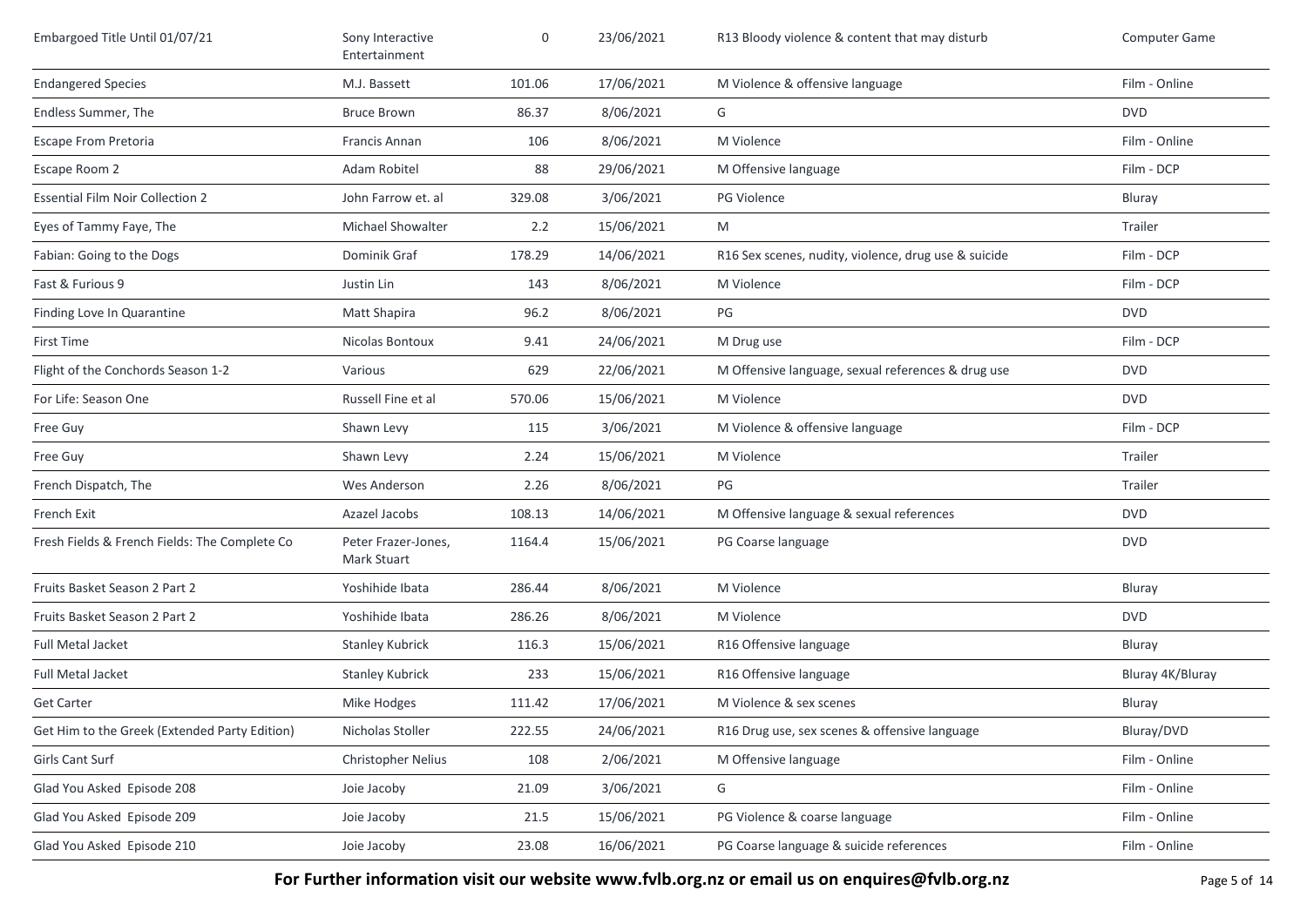| Godzilla vs. Kong                            | Adam Wingard                                       | 113         | 8/06/2021  | M Violence                                                  | Film - Harddrive |
|----------------------------------------------|----------------------------------------------------|-------------|------------|-------------------------------------------------------------|------------------|
| Gone with the Wind                           | Victor Fleming                                     | 223.38      | 15/06/2021 | PG                                                          | <b>DVD</b>       |
| Gone with the Wind                           | <b>Victor Fleming</b>                              | 223.4       | 24/06/2021 | PG                                                          | <b>DVD</b>       |
| GoodFellas                                   | <b>Martin Scorsese</b>                             | 290.48      | 17/06/2021 | R16 Violence, offensive language & drug use                 | Bluray 4K/Bluray |
| Great Continental Railway Journeys: Series 1 | Various                                            | 650.25      | 8/06/2021  | <b>PG Nudity</b>                                            | <b>DVD</b>       |
| <b>Great White</b>                           | <b>Martin Wilson</b>                               | 91.07       | 8/06/2021  | R13 Violence, offensive language & content that may disturb | Film - Online    |
| Grimm Season 1 - 3 Collection                | Marc Buckland /<br>Norberto Barba                  | 2849.19     | 24/06/2021 | R16 Violence & horror                                       | Bluray           |
| Grimm Season Four                            | Norberto Barba                                     | 945.08      | 24/06/2021 | <b>Refused Classification</b>                               | Bluray           |
| Gunpowder Milkshake                          | Navot Papushado                                    | 114.14      | 22/06/2021 | R16 Graphic violence, offensive language & cruelty          | Film - DCP       |
| Gunpowder Milkshake                          | Navot Papushado                                    | 114.14      | 23/06/2021 | R16 Graphic violence, offensive language & cruelty          | Film - Online    |
| Hacksaw Ridge                                | Mel Gibson                                         | 133.22      | 15/06/2021 | R15 Depicts graphic & realistic war scenes                  | <b>DVD</b>       |
| Happily                                      | <b>BenDavid Grabinski</b>                          | 96.1        | 2/06/2021  | R16 Sex scenes, sexual references & offensive language      | Film - Online    |
| Hart to Hart: The Movie Collection           | Kevin Connor, Rex<br>Bromfield, Tom<br>Mankiewicz  | 732.22      | 10/06/2021 | PG Violence                                                 | <b>DVD</b>       |
| Hitch a Ride                                 | Jayden Simpson                                     | 13.06       | 23/06/2021 | G                                                           | Film - Harddrive |
| Hithumathe Jeewithe                          | Chrishantha<br>Manamperi                           | 104.45      | 8/06/2021  | R13 Violence & rape                                         | Film - DCP       |
| Hitman III                                   | Zoher Toutanji                                     | $\mathbf 0$ | 16/06/2021 | R18 Violence                                                | Computer Game    |
| Hope Gap                                     | William Nicholson                                  | 96          | 14/06/2021 | M Offensive language & suicide references                   | <b>DVD</b>       |
| Horrible Histories Series 8                  | Steve Connelly,<br><b>Adam Jenkins</b>             | 395.19      | 21/06/2021 | PG Violence & coarse language                               | <b>DVD</b>       |
| Hot Date                                     | Blair Oxenham,<br>D'Artagnan Gould,<br>Sean Clarke | 3.54        | 23/06/2021 | M                                                           | Film - Harddrive |
| How To: Olympics Episode 105                 | <b>Bianca Butti</b>                                | 18.38       | 15/06/2021 | G                                                           | Film - Online    |
| How To: Olympics Episode 108                 | <b>Bianca Butti</b>                                | 18.14       | 15/06/2021 | G                                                           | Film - Online    |
| Human Factor, The                            | Dror Moreh                                         | 106         | 22/06/2021 | M Violence & content that may disturb                       | Film - Online    |
| Ice Road, The                                | Jonathan Hensleigh                                 | 2.12        | 3/06/2021  | M                                                           | Trailer          |
| Il Nostro Tempo                              | Veronica Spedicati                                 | 17.02       | 18/06/2021 | PG                                                          | Film - DCP       |
|                                              |                                                    |             |            |                                                             |                  |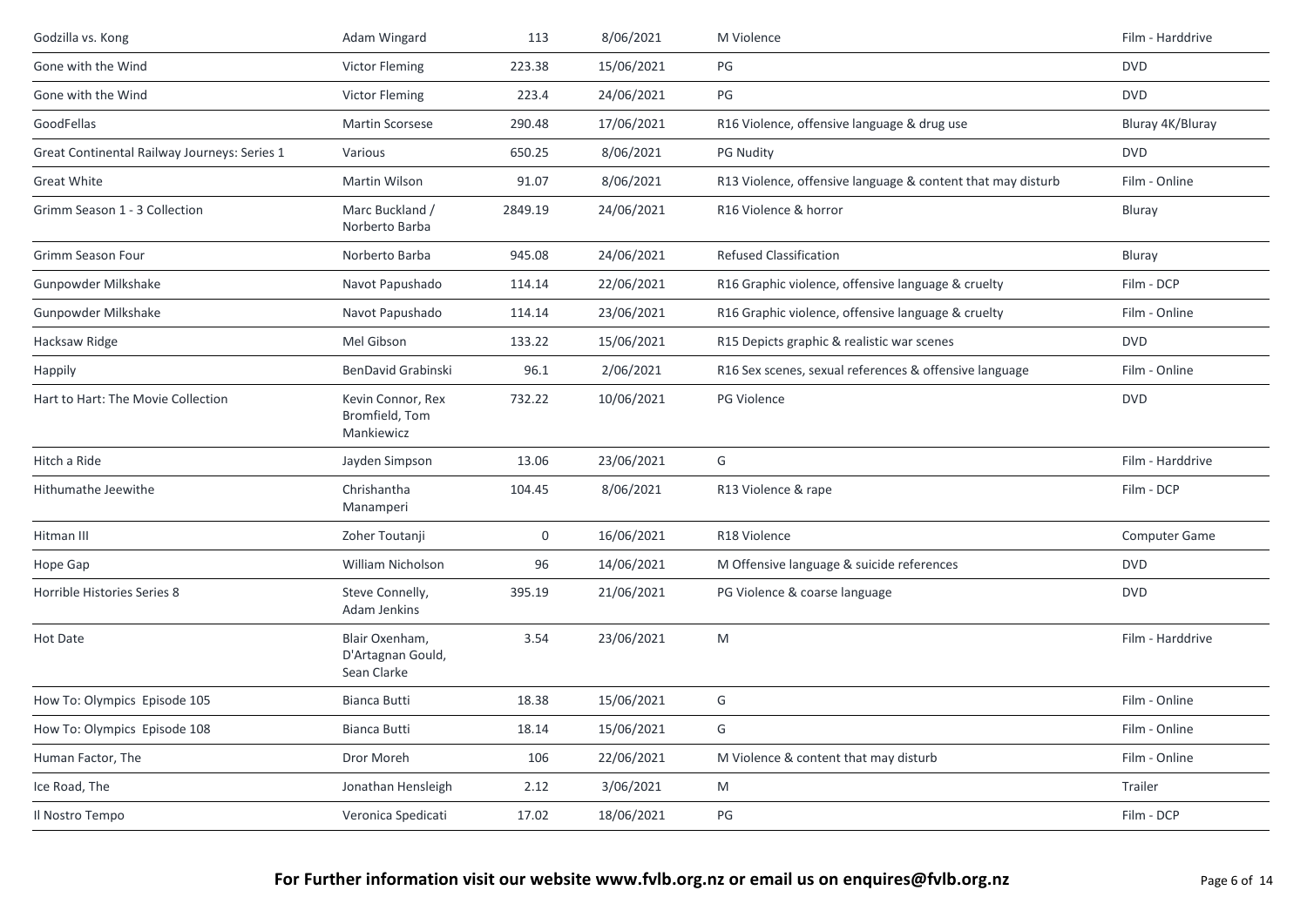| Inbetweeners Movie 1 & 2, The          | Ben Palmer /<br>Damon Beesley /<br>Iain Morris             | 407     | 24/06/2021 | R16 Offensive language, drug use, nudity & sexual content that<br>may offend | <b>DVD</b>       |
|----------------------------------------|------------------------------------------------------------|---------|------------|------------------------------------------------------------------------------|------------------|
| Incitement                             | Yaron Zilberman                                            | 2.02    | 8/06/2021  | M                                                                            | Trailer          |
| Incitement                             | Yaron Zilberman                                            | 123.12  | 9/06/2021  | M Violence & content that may disturb                                        | (DVD)            |
| Incitement                             | Yaron Zilberman                                            | 123.12  | 15/06/2021 | M Violence & content that may disturb                                        | Film - DCP       |
| Ingenuous                              | Jade Henare                                                | 2.51    | 23/06/2021 | PG                                                                           | Film - Harddrive |
| Into the Gameverse                     | Jayden Simpson                                             | 4.58    | 23/06/2021 | G                                                                            | Film - Harddrive |
| Jackass: The Movie Collection          | Jeff Tremaine                                              | 329.18  | 24/06/2021 | R16 Offensive language, sexual material & other content that may<br>offend   | <b>DVD</b>       |
| Jamaica Inn                            | Philippa Lowthorpe                                         | 176.4   | 15/06/2021 | M Violence                                                                   | <b>DVD</b>       |
| Jesus Christ Superstar                 | Norman Jewison                                             | 102     | 21/06/2021 | G                                                                            | <b>DVD</b>       |
| Jiaozi                                 | Luca Canale<br>Brucculeri                                  | 8.23    | 18/06/2021 | M                                                                            | Film - DCP       |
| Joker                                  | <b>Todd Phillips</b>                                       | 243.38  | 15/06/2021 | R16 Violence, cruelty & offensive language                                   | Bluray 4K/Bluray |
| June Again                             | JJ Winlove                                                 | 94      | 9/06/2021  | M Offensive language                                                         | <b>DVD</b>       |
| Jurassic World Imax piece              | Colin Trevorrow                                            | 5.06    | 15/06/2021 | M                                                                            | Trailer          |
| Just the Two of Us                     | Tiffany Cook,<br>D'Artagnan Gould,<br><b>Blair Oxenham</b> | 11.41   | 23/06/2021 | M                                                                            | Film - Harddrive |
| Killing Phillip                        | Adam Gunser                                                | 12.4    | 9/06/2021  | M Violence & offensive language                                              | Film - Online    |
| Koro's Medal                           | James Barr                                                 | 14      | 15/06/2021 | G                                                                            | Film - Online    |
| La Notte                               | Michelangelo<br>Antonioni                                  | 122     | 24/06/2021 | PG Sexual references                                                         | Film - Bluray    |
| La Reine Margot                        | Patrice Chereau                                            | 137.13  | 16/06/2021 | <b>Refused Classification</b>                                                | <b>DVD</b>       |
| Lacuna Coil: Live From The Apocalypse  | Unknown                                                    | 64.58   | 28/06/2021 | G                                                                            | <b>DVD</b>       |
| Last Night in Soho                     | <b>Edgar Wright</b>                                        | 2.11    | 10/06/2021 | M Horror scenes                                                              | Trailer          |
| Last Waltz                             | Tiffany Cook,<br>D'Artagnan Gould,<br>Blair Oxenham, Ing   | $8.1\,$ | 23/06/2021 | M Violence                                                                   | Film - Harddrive |
| Led Zeppelin The Song Remains the Same | Peter Clifton, Joe<br>Massot                               | 137.42  | 15/06/2021 | $\mathsf{PG}$                                                                | Bluray           |
| Lena and Snowball                      | <b>Brian Herzlinger</b>                                    | 86.3    | 21/06/2021 | G                                                                            | <b>DVD</b>       |

**For Further information visit our website www.fvlb.org.nz or email us on enquires@fvlb.org.nz** Page 7 of 14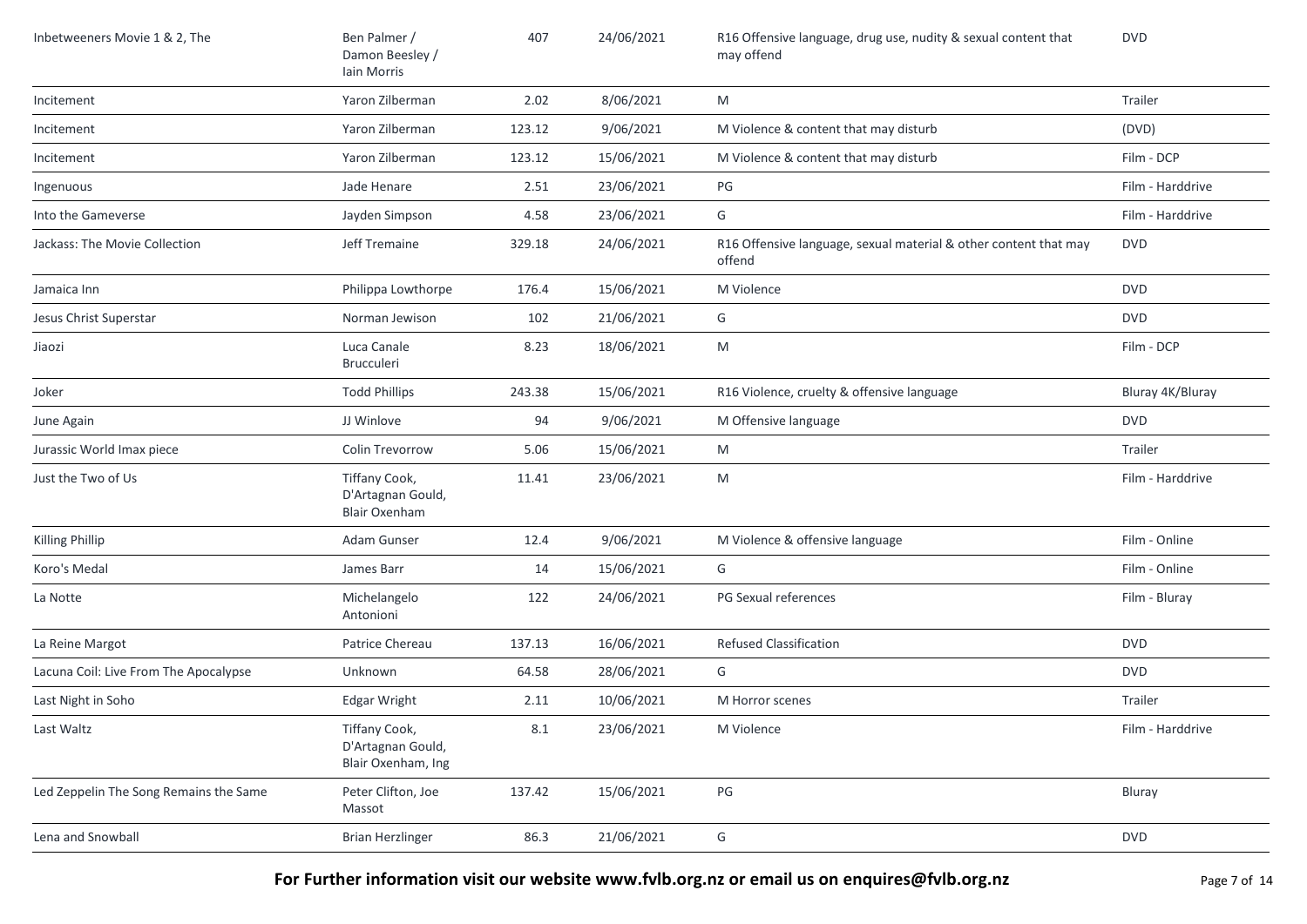| Les Misérables                              | Ladj Ly                                                     | 100.16 | 28/06/2021 | R13 Violence, offensive language & sexual references        | <b>DVD</b>           |
|---------------------------------------------|-------------------------------------------------------------|--------|------------|-------------------------------------------------------------|----------------------|
| Les Traducteurs                             | Régis Roinsard                                              | 105    | 29/06/2021 | M Violence, sexual references & offensive language          | Film - DVD           |
| Like Father Like Son / Vice Versa           | Rod Daniel, Brian<br>Gilbert                                | 199    | 29/06/2021 | M                                                           | <b>DVD</b>           |
| Limbo                                       | <b>Ben Sharrock</b>                                         | 103.45 | 4/06/2021  | M Offensive language                                        | Film - DCP           |
| Little Nightmares II                        | <b>Bandai Namco</b>                                         | 0      | 16/06/2021 | M Horror scenes                                             | <b>Computer Game</b> |
| Little Vampire                              | Joann Sfar                                                  | 82     | 22/06/2021 | PG Violence                                                 | Film - Online        |
| Loomis Brothers, The                        | Amy McKinnon,<br>Daniel Wye                                 | 8.4    | 10/06/2021 | PG Coarse language                                          | Film - DCP           |
| Lost Judgment                               | Toshihiro Nagoshi                                           | 0      | 24/06/2021 | R16 Violence, offensive language & content that may disturb | [Computer Game]      |
| Lunedì                                      | Massimo Fallai                                              | 15.41  | 18/06/2021 | G                                                           | Film - DCP           |
| Made in Abyss: Dawn of the Deep Soul        | Masayuki Kojima                                             | 105.4  | 15/06/2021 | R13 Violence, horror & cruelty                              | Film - Online        |
| Marthas Vineyard Mystery Collection         | Mark Jean et al                                             | 262.34 | 15/06/2021 | M Violence                                                  | <b>DVD</b>           |
| Martin Eden                                 | Pietro Marcello                                             | 128.51 | 2/06/2021  | M Violence & offensive language                             | Film - Online        |
| Marvel Celebrates the Movies                | Various                                                     | 3.11   | 22/06/2021 | M                                                           | Trailer              |
| Marvels Agents of S.H.I.E.L.D.: Season 4    | Bill Gierhart,<br>Vincent Misiano,<br><b>Magnus Martens</b> | 902.46 | 8/06/2021  | R13 Violence & content that may disturb                     | <b>DVD</b>           |
| Match, The                                  | Dominik Sedlar,<br>Jakov Sedlar                             | 119.18 | 4/06/2021  | M Violence                                                  | Film - DCP           |
| Match, The                                  | Dominik Sedlar,<br>Jakov Sedlar                             | 2.07   | 8/06/2021  | M                                                           | Trailer              |
| Matrix                                      | Wachowski<br><b>Brothers</b>                                | 130.37 | 22/06/2021 | M Violence                                                  | <b>DVD</b>           |
| Matrix                                      | Wachowski<br><b>Brothers</b>                                | 136.17 | 22/06/2021 | M Violence                                                  | Bluray               |
| Maul                                        | Colin Hodson                                                | 10.11  | 15/06/2021 | M Violence & offensive language                             | Film - Online        |
| Medium, The                                 | Not stated                                                  | 0      | 4/06/2021  | R16 Horror & content that may disturb                       | [Computer Game]      |
| Mildred Pierce                              | Michael Curtiz                                              | 111    | 29/06/2021 | <b>PG Violence</b>                                          | Film - DCP           |
| Miracle on 34th Street: 2 Film DVD Gift Set | George Seaton, Les<br>Mayfield                              | 201.48 | 24/06/2021 | G                                                           | <b>DVD</b>           |
| Mirusia: Live In Concert                    | Unknown                                                     | 82.28  | 28/06/2021 | G                                                           | <b>DVD</b>           |
|                                             |                                                             |        |            |                                                             |                      |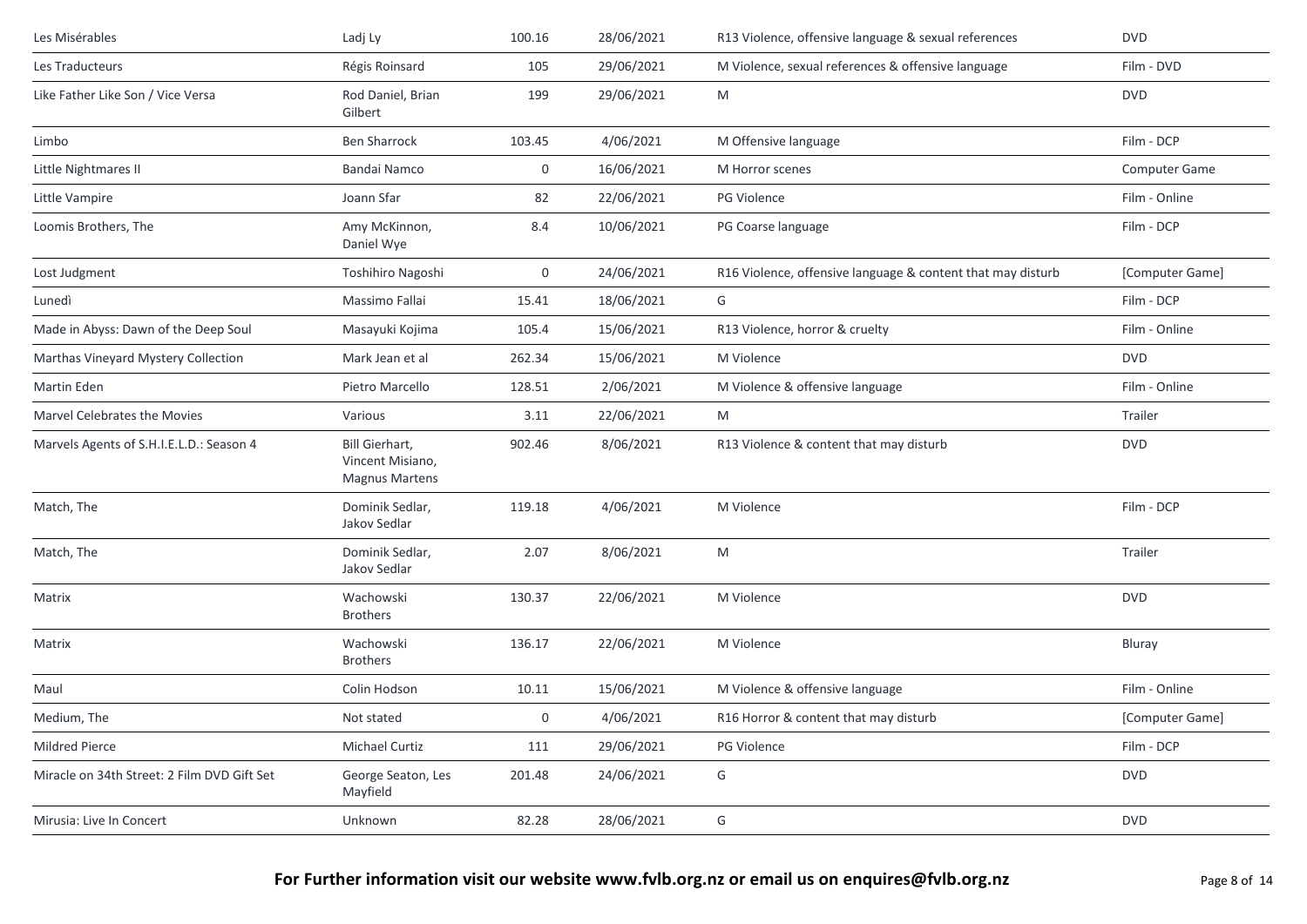| Misfits, The                                | Renny Harlin                                          | 94.05        | 18/06/2021 | M Violence & offensive language                                          | Film - DCP       |
|---------------------------------------------|-------------------------------------------------------|--------------|------------|--------------------------------------------------------------------------|------------------|
| Misogyny And Magic                          | Daniel Wye & Phil<br>McKinnon                         | 7.1          | 10/06/2021 | PG                                                                       | Film - DCP       |
| Momshies! Ang Soul Moy Akin                 | <b>Easy Ferrer</b>                                    | 108          | 10/06/2021 | PG Violence & sexual references                                          | Film - DCP       |
| Moon Rock For Monday                        | Kurt Martin                                           | 100          | 22/06/2021 | M Drug use & violence                                                    | Film - Online    |
| Moonbound                                   | Ali Samadi Ahadi                                      | 1.41         | 3/06/2021  | G                                                                        | Trailer          |
| Moonbound                                   | Ali Samadi Ahadi                                      | 84           | 15/06/2021 | PG                                                                       | Film - DCP       |
| Mortal Kombat                               | Simon McQuoid                                         | 109.52       | 9/06/2021  | R16 Graphic violence & offensive language                                | Film - Harddrive |
| Mortal Kombat 11 Ultimate                   | <b>Warner Bros</b><br>Interactive                     | 0            | 16/06/2021 | R18 Graphic violence                                                     | Computer Game    |
| Mr. Bungle: The Night They Came Home        | Jack Bennett                                          | 99.16        | 10/06/2021 | R13 Offensive language & sexual references                               | (Bluray)         |
| My Name Is Gulpilil                         | Molly Reynolds                                        | 101          | 29/06/2021 | M Violence & offensive language                                          | Film - DCP       |
| Never Stop                                  | Bowen Han                                             | 97           | 10/06/2021 | M Offensive language                                                     | Film - DCP       |
| New Order                                   | Michel Franco                                         | 85.54        | 21/06/2021 | R16 Violence, sexual violence, cruelty & offensive language              | Film - DCP       |
| Night in the Life of Jimmy Reardon          | <b>William Richert</b>                                | 90           | 21/06/2021 | M Sex scenes & offensive language                                        | <b>DVD</b>       |
| <b>Night Raiders</b>                        | Danis Goulet                                          | 101.08       | 21/06/2021 | M Violence & offensive language                                          | Film - DCP       |
| Nobody                                      | Ilya Naishuller                                       | 91.42        | 9/06/2021  | R16 Strong violence & offensive language                                 | Film - Harddrive |
| Not The Science Type                        | Julio Palacio                                         | 31.58        | 24/06/2021 | G                                                                        | Film - Online    |
| O Homem Que Copiava                         | Jorge Furtado                                         | 124.05       | 15/06/2021 | M Violence & offensive language                                          | Film - DVD       |
| Old                                         | M Night Shyamalan                                     | 2.43         | 10/06/2021 | M Horror scenes                                                          | Trailer          |
| OsWorld                                     | Philip Hedegaard<br>Povlsen                           | 29.44        | 22/06/2021 | R <sub>16</sub> Deals with suicide                                       | Film - DCP       |
| Othello (1995)                              | Oliver Parker                                         | 123.35       | 14/06/2021 | M Violence                                                               | <b>DVD</b>       |
| Painter and the Thief, The                  | Benjamin Ree                                          | 106.48       | 15/06/2021 | M Offensive language & drug references                                   | Film - Online    |
| Passaggi                                    | Beppe Leonetti                                        | 14.26        | 18/06/2021 | PG                                                                       | Film - DCP       |
| Paw Patrol Movie                            | Cal Brunker                                           | $\mathbf{1}$ | 3/06/2021  | G                                                                        | Trailer          |
| Paw Patrol: Dino Rescue: Roar to the Rescue | Charles E. Bastien                                    | 92.3         | 15/06/2021 | G                                                                        | <b>DVD</b>       |
| Peep Show - Series 1 - 5                    | Becky Martin,<br>Tristram Shapeero,<br>Jeremy Wooding | 746.01       | 24/06/2021 | R16 Sex scenes, sexual content, drug use, nudity & offensive<br>language | <b>DVD</b>       |
| Percy vs Goliath                            | Clark Johnson                                         | 2.08         | 3/06/2021  | PG                                                                       | Trailer          |
|                                             |                                                       |              |            |                                                                          |                  |

For Further information visit our website www.fvlb.org.nz or email us on enquires@fvlb.org.nz<br>Page 9 of 14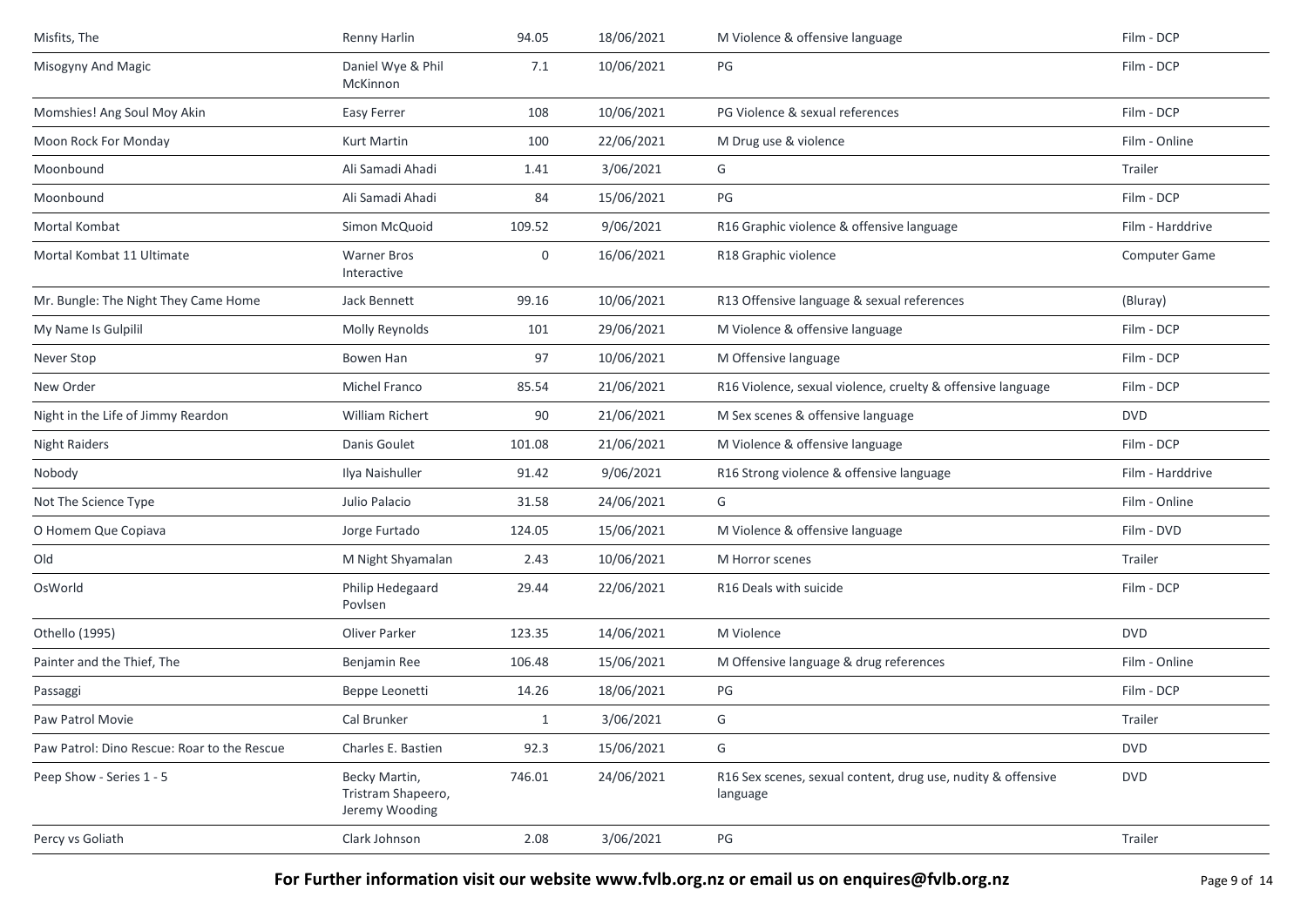| Perfect Cliche Love Story               | Sharon Ndlovu,<br>Shyra Mapa,<br>Kaelah-Lee Hales | 4.29   | 23/06/2021 | $\mathsf{PG}$                                                     | Film - Harddrive |
|-----------------------------------------|---------------------------------------------------|--------|------------|-------------------------------------------------------------------|------------------|
| Peter Rabbit 2                          | Will Gluck                                        | 93     | 8/06/2021  | G                                                                 | Film - Online    |
| Peter Rabbit 2                          | Will Gluck                                        | 93     | 9/06/2021  | G                                                                 | Film - Harddrive |
| Peter Rabbit 2                          | Will Gluck                                        | 93     | 10/06/2021 | G                                                                 | Bluray           |
| Peter Rabbit 2                          | Will Gluck                                        | 186    | 10/06/2021 | G                                                                 | Bluray 4K/Bluray |
| Peter Rabbit 2                          | Will Gluck                                        | 93     | 10/06/2021 | G                                                                 | <b>DVD</b>       |
| Pinocchio (1940)                        | <b>Hamilton Luske</b>                             | 84.12  | 15/06/2021 | G                                                                 | <b>DVD</b>       |
| Pompallier Catholic College 2021        | Various                                           | 89.04  | 23/06/2021 | M Violence & offensive language                                   | Film - Harddrive |
| <b>Princess Resurrection</b>            | Masayuki Sakoi                                    | 632.46 | 8/06/2021  | M Violence                                                        | <b>DVD</b>       |
| Psycho                                  | Alfred Hitchcock                                  | 594.02 | 9/06/2021  | M Violence & content that may disturb                             | Bluray 4K/Bluray |
| Puaada                                  | <b>Rupinder Chahal</b>                            | 130    | 10/06/2021 | M Violence                                                        | Film - DCP       |
| Puni Puni Poemy                         | Shinichi Watanabe                                 | 59.44  | 8/06/2021  | R16 Violence, cruelty, sexual violence & content that may disturb | <b>DVD</b>       |
| Quiet Place Part II, A                  | John Krasinski                                    | 93.03  | 23/06/2021 | M Violence & horror                                               | <b>DVD</b>       |
| Quiet Place Part II, A                  | John Krasinski                                    | 97     | 29/06/2021 | M Violence & horror                                               | Film - DVD       |
| Rebuilding Paradise                     | Ron Howard                                        | 87.02  | 8/06/2021  | M Offensive language                                              | <b>DVD</b>       |
| Red and the White, The                  | Miklos Jancso                                     | 90.13  | 14/06/2021 | M Violence & nudity                                               | <b>DVD</b>       |
| Red Dwarf XII                           | Doug Naylor,<br>Nathan Cubitt                     | 164.39 | 8/06/2021  | M Offensive language                                              | <b>DVD</b>       |
| Reminiscence                            | Lisa Joy                                          | 2.53   | 15/06/2021 | M                                                                 | Trailer          |
| Resort, The                             | <b>Taylor Chien</b>                               | 73.59  | 11/06/2021 | R16 Horror, graphic violence & offensive language                 | Film - Online    |
| Respect                                 | Liesl Tommy                                       | 2.31   | 10/06/2021 | PG                                                                | Trailer          |
| Return, The: Life after ISIS            | Alba Sotorra Clua                                 | 89.31  | 8/06/2021  | R16 Violence, cruelty & content that may disturb                  | Film - DCP       |
| <b>Riders of Justice</b>                | Anders Thomas<br>Jensen                           | 116.04 | 21/06/2021 | R16 Violence, offensive language & sexual material                | Film - DCP       |
| Robins Wish                             | <b>Ben Sinclair</b>                               | 76.2   | 10/06/2021 | M Suicide                                                         | Film - Online    |
| Rons Gone Wrong                         | Sarah Smith, Jean-<br>Philippe Vine               | 2.02   | 15/06/2021 | G                                                                 | Trailer          |
| Russian Institute: Lesson 10 - Holidays | Thierry Golyo                                     | 92.37  | 16/06/2021 | R18 Explicit sex scenes                                           | (DVD)            |
|                                         |                                                   |        |            |                                                                   |                  |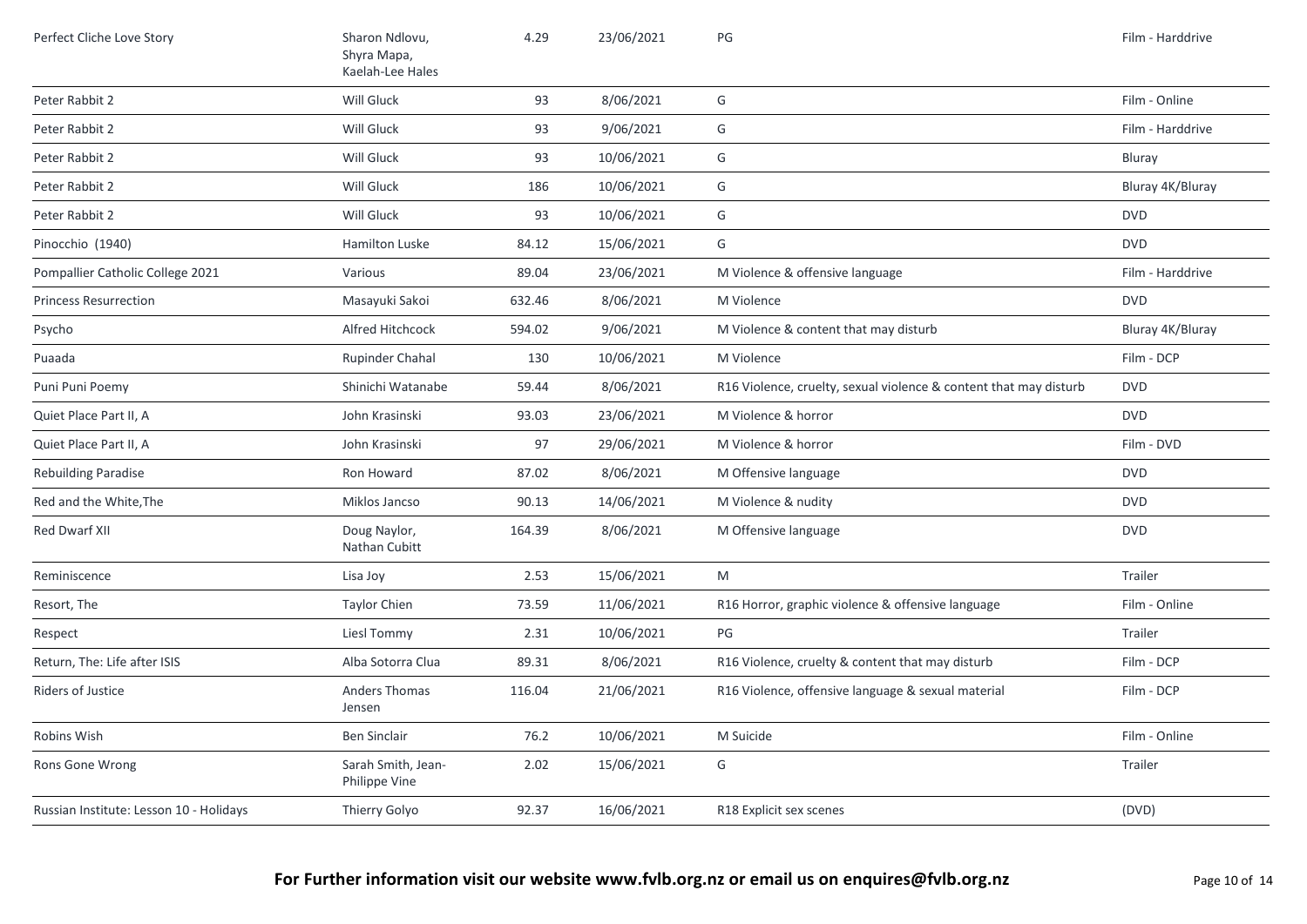| Sadness, The                             | Rob Jabbaz                      | 98.39  | 22/06/2021 | R18 Graphic violence, sexual violence, sex scenes, nudity & content<br>that may disturb | Film - DCP       |
|------------------------------------------|---------------------------------|--------|------------|-----------------------------------------------------------------------------------------|------------------|
| Scorpion King Trilogy, The               | Various                         | 302.57 | 24/06/2021 | M Battle violence                                                                       | <b>DVD</b>       |
| Secret of N.I.M.H., The                  | Don Bluth                       | 78.51  | 15/06/2021 | G                                                                                       | <b>DVD</b>       |
| Seekers, The Live In The UK              | Not Stated                      | 112.37 | 17/06/2021 | G                                                                                       | <b>DVD</b>       |
| Send It!                                 | Andrew Stevens                  | 94     | 15/06/2021 | PG Violence & coarse language                                                           | Film - Online    |
| Shack, The                               | Matt Johnstone                  | 4.24   | 10/06/2021 | PG                                                                                      | Film - DCP       |
| ShangChi and the Legend of the Ten Rings | <b>Destin Daniel</b><br>Cretton | 2.06   | 24/06/2021 | M Violence                                                                              | Trailer          |
| Sharknado: The Collection                | Thunder Levin                   | 260.35 | 24/06/2021 | R13 Violence & horror scenes                                                            | <b>DVD</b>       |
| <b>Sherlock Holmes</b>                   | Guy Ritchie                     | 256.54 | 22/06/2021 | M Violence                                                                              | Bluray 4K/Bluray |
| Sherlock Holmes: A Game of Shadows       | Guy Ritchie                     | 257.28 | 22/06/2021 | M Violence                                                                              | Bluray 4K/Bluray |
| Shopping Cart                            | Shalom Del'Monte-<br>Aberhart   | 2.02   | 10/06/2021 | PG                                                                                      | Film - DCP       |
| Shot Down                                | <b>Tyler Redmond</b>            | 5.3    | 10/06/2021 | M Violence                                                                              | Film - DCP       |
| Show Me Shorts Italian Short Film Night  | Various                         | 79.55  | 18/06/2021 | M Offensive language                                                                    | Film - DCP       |
| Show Me Shorts: Danish Short Film Night  | Various                         | 90.27  | 23/06/2021 | R16 Deals with suicide                                                                  | Film - DCP       |
| Silk Road                                | <b>Tiller Russell</b>           | 111.5  | 11/06/2021 | R16 Violence, offensive language & drug use                                             | (DVD)            |
| Sir Alex Ferguson: Never Give In         | Jason Ferguson                  | 107    | 3/06/2021  | M Offensive language                                                                    | Film - DCP       |
| Sir Alex Ferguson: Never Give In         | Jason Ferguson                  | 2.25   | 3/06/2021  | G                                                                                       | Trailer          |
| Six Minutes to Midnight                  | Andy Goddard                    | 100    | 8/06/2021  | M Violence                                                                              | Film - Harddrive |
| Six Minutes to Midnight                  | Andy Goddard                    | 96     | 10/06/2021 | M Violence                                                                              | <b>DVD</b>       |
| Smith And Johnson                        | A.J Monk                        | 1.5    | 10/06/2021 | G                                                                                       | Film - DCP       |
| Smokey and the Bandit 1, 2 & 3           | Hal Needham, Dick<br>Lowry      | 280.45 | 17/06/2021 | M Violence                                                                              | Bluray           |
| Snake Eyes: GI Joe Origins               | Robert Schwentke                | 0.58   | 15/06/2021 | M Violence                                                                              | Trailer          |
| Snake Eyes: GI Joe Origins               | Robert Schwentke                | 2.02   | 29/06/2021 | M Violence                                                                              | Trailer          |
| Son of the South                         | Barry Alexander<br>Brown        | 101    | 22/06/2021 | M Violence                                                                              | Film - Online    |
| Soul                                     | Pete Docter, Kemp<br>Powers     | 96     | 9/06/2021  | PG Coarse language                                                                      | Film - Harddrive |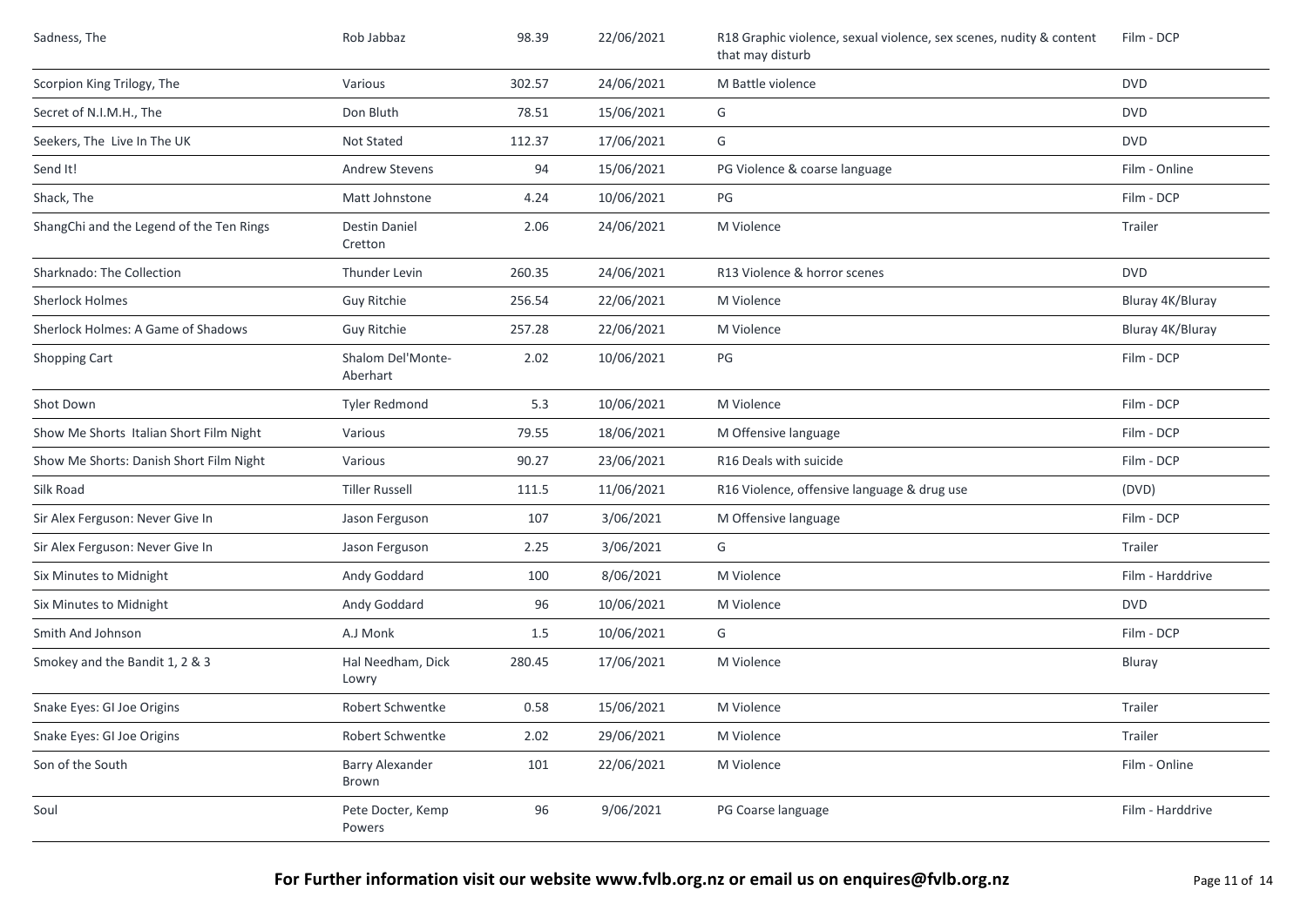| Space Jam: A New Legacy                       | Malcolm D Lee                                       | 115.23 | 28/06/2021 | PG Violence                                               | Film - DCP    |
|-----------------------------------------------|-----------------------------------------------------|--------|------------|-----------------------------------------------------------|---------------|
| Splendor in the Grass                         | Elia Kazan                                          | 123.5  | 14/06/2021 | M                                                         | <b>DVD</b>    |
| Star is Born, A                               | George Cukor                                        | 176.17 | 17/06/2021 | G                                                         | Bluray        |
| Star Is Born, A (Encore)                      | <b>Bradley Cooper</b>                               | 283.17 | 17/06/2021 | M Suicide, sex scenes, offensive language & drug use      | Bluray        |
| <b>Steven Seagal Collection</b>               | Andrew Davis,<br>Geoff Murphy,<br>Bruce Malmuth etc | 529.45 | 22/06/2021 | R16 Violence & offensive language                         | Bluray        |
| Stillwater                                    | Tom McCarthy                                        | 2.27   | 15/06/2021 | M Violence                                                | Trailer       |
| Story Of Gilbert And Sullivan, The            | Sidney Gilliat                                      | 104.53 | 29/06/2021 | G                                                         | <b>DVD</b>    |
| Strive Episode 101                            | Andy Robertson                                      | 22.42  | 3/06/2021  | PG                                                        | Film - Online |
| Strive Episode 102                            | Andy Robertson                                      | 25.31  | 3/06/2021  | PG                                                        | Film - Online |
| Strive Episode 103                            | Andy Robertson                                      | 23.22  | 3/06/2021  | PG                                                        | Film - Online |
| Strive Episode 104                            | Andy Robertson                                      | 20.48  | 3/06/2021  | M                                                         | Film - Online |
| Strive Episode 105                            | Andy Robertson                                      | 21.59  | 15/06/2021 | M Offensive language                                      | Film - Online |
| Strive Episode 106                            | Andy Robertson                                      | 21.06  | 15/06/2021 | PG                                                        | Film - Online |
| <b>Student Nurses</b>                         | Frank Vicomte                                       | 105.5  | 8/06/2021  | R18 Explicit sex scenes                                   | (DVD)         |
| Summer of Soul                                | Questlove                                           | 0.58   | 8/06/2021  | G                                                         | Trailer       |
| Summer of Soul                                | Questlove                                           | 1.58   | 24/06/2021 | G                                                         | Trailer       |
| Supernova                                     | Harry Macqueen                                      | 94     | 15/06/2021 | M Offensive language                                      | Film - Online |
| Sweet Hereafter, The                          | Atom Egoyan                                         | 112.14 | 14/06/2021 | M Anti-social behaviour                                   | <b>DVD</b>    |
| Tales Of Vague And Questionable Morality: Fin | Chris Lippiatt                                      | 2.43   | 10/06/2021 | PG Coarse language & sexual references                    | Film - DCP    |
| Tesla                                         | Michael Almereyda                                   | 100    | 14/06/2021 | M Nudity                                                  | <b>DVD</b>    |
| There Is No Evil                              | Mohammad<br>Rasoulof                                | 150.43 | 16/06/2021 | M Violence & content that may disturb                     | Film - DCP    |
| They Call Me Dr. Miami                        | Jean-Simon Chartier                                 | 2.16   | 8/06/2021  | M                                                         | Trailer       |
| Things to Come                                | Mia Hansen-Løve                                     | 98     | 29/06/2021 | M Drug use & offensive language                           | Film - DVD    |
| Thorn Birds The Complete Collection, The      | Daryl Duke/Kevin<br>James Dobson                    | 636.26 | 14/06/2021 | M Violence, offensive language & sex scenes               | <b>DVD</b>    |
| Thou Shalt Not Hate                           | Mauro Mancini                                       | 1.57   | 8/06/2021  | M Offensive language                                      | Trailer       |
| Thou Shalt Not Hate                           | Mauro Mancini                                       | 95.36  | 24/06/2021 | M Violence, offensive language & content that may disturb | Film - DCP    |
|                                               |                                                     |        |            |                                                           |               |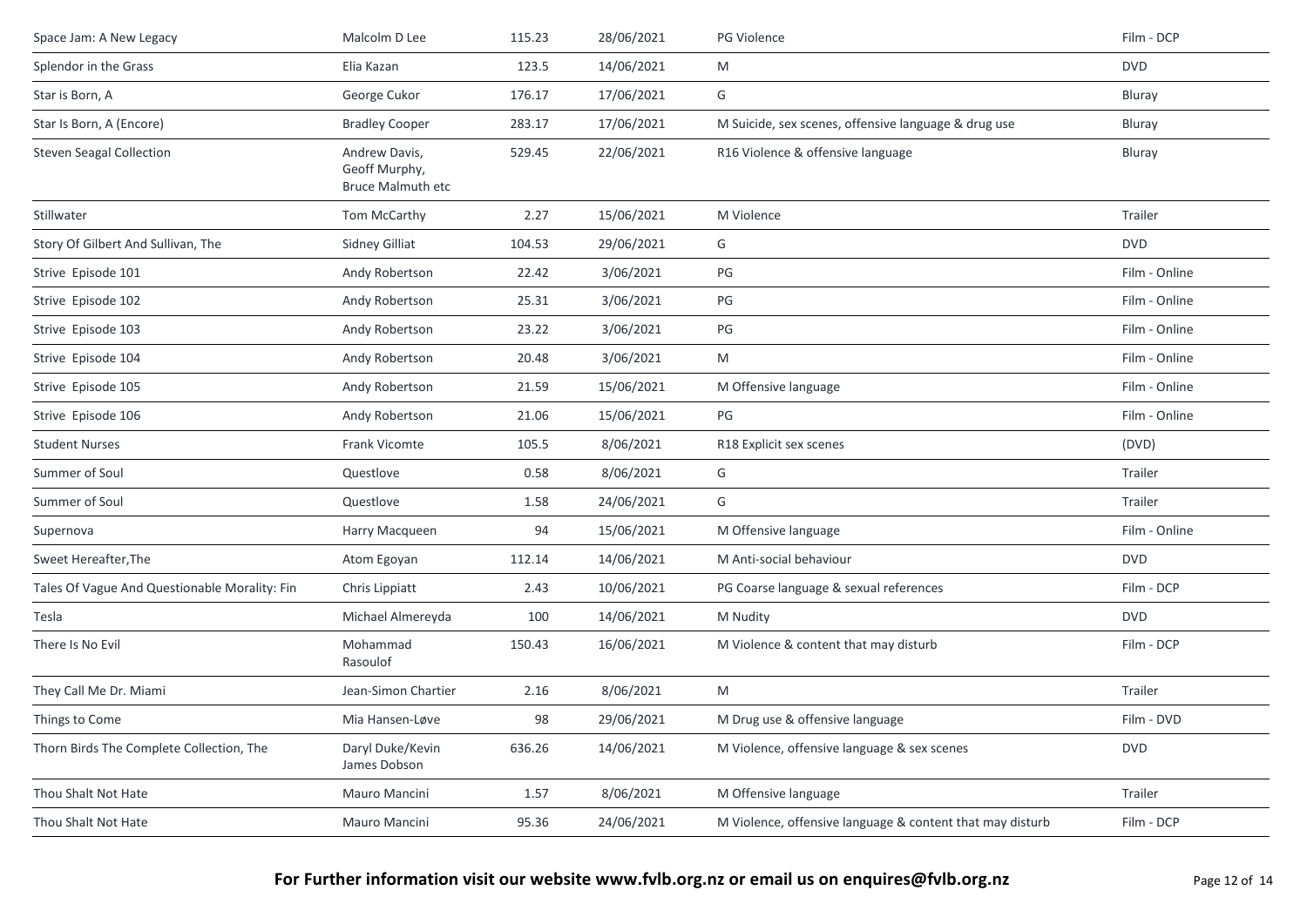| <b>Till Death</b>                         | S.K. Dale                             | 90.07  | 22/06/2021 | R16 Violence, suicide, offensive language & content that may<br>disturb         | Film - Online       |
|-------------------------------------------|---------------------------------------|--------|------------|---------------------------------------------------------------------------------|---------------------|
| Timecop                                   | Peter Hyams                           | 97.54  | 17/06/2021 | RP16 Violence, offensive language & sex scenes                                  | Bluray              |
| Tom & Jerry                               | <b>Tim Story</b>                      | 101    | 8/06/2021  | G                                                                               | Film - Harddrive    |
| Toto - With A Little Help From My Friends | John Logsdon                          | 106    | 23/06/2021 | PG Coarse language                                                              | <b>DVD</b>          |
| Traveller, The                            | Marike & Jolijn Ras                   | 9      | 23/06/2021 | M Violence                                                                      | Film - Harddrive    |
| <b>Treasure Lies</b>                      | <b>Brett Varvel</b>                   | 106.3  | 8/06/2021  | <b>PG Violence</b>                                                              | <b>DVD</b>          |
| <b>Trials of Nazariah</b>                 | Aria Bercic                           | 10.48  | 23/06/2021 | M                                                                               | Film - Harddrive    |
| Uncle Vanya                               | lan Rickson                           | 154.58 | 10/06/2021 | M Offensive language & suicide references                                       | Film - Online       |
| Unforgiven                                | Clint Eastwood                        | 392.01 | 17/06/2021 | M Violence & offensive language                                                 | Bluray 4K/Bluray/UV |
| United Way, The                           | Mat Hodgson                           | 90     | 2/06/2021  | PG Coarse language                                                              | Film - Online       |
| V for Vendetta                            | James McTeigue                        | 265.05 | 17/06/2021 | R13 Violence, offensive language & sexual references                            | Bluray 4K/Bluray    |
| Van Der Valk: The Complete Collection     | Michael Chapman<br>et al              | 1993.5 | 15/06/2021 | M Violence & sexual references                                                  | <b>DVD</b>          |
| Vera Lynn 100: Special CD/DVD Edition     | Dougie Squires                        | 142.18 | 23/06/2021 | G                                                                               | DVD/CD              |
| Very Excellent Mr. Dundee, The            | Dean Murphy                           | 88     | 9/06/2021  | M Offensive language                                                            | Film - Online       |
| Vikings: Season 1                         | John Renck, Ciaran<br>Donnelly, et al | 407.56 | 23/06/2021 | R16 Violence, sexual violence & sex scenes                                      | Bluray              |
| Vikings: Season 1                         | John Renck, Ciaran<br>Donnelly, et al | 391.17 | 23/06/2021 | R16 Violence, sexual violence & sex scenes                                      | <b>DVD</b>          |
| Vikings: Season 2                         | Various                               | 455    | 23/06/2021 | R18 Violence, sexual violence & content that may disturb                        | <b>DVD</b>          |
| Vikings: Season 2                         | Various                               | 472.49 | 23/06/2021 | R18 Violence, sexual violence & content that may disturb                        | Bluray              |
| Vikings: Season 3                         | Various                               | 440.24 | 23/06/2021 | R16 Graphic violence, sex scenes, nudity & content that may disturb             | <b>DVD</b>          |
| Vikings: Season 3                         | Various                               | 459.05 | 23/06/2021 | R16 Graphic violence, sex scenes, nudity & content that may disturb             | Bluray              |
| Vikings: Season 4                         | various                               | 874.41 | 23/06/2021 | R18 Graphic violence, sexual violence, sex scenes & content that<br>may disturb | <b>DVD</b>          |
| Vikings: Season 4                         | various                               | 912.41 | 23/06/2021 | R18 Graphic violence, sexual violence, sex scenes & content that<br>may disturb | Bluray              |
| Vikings: Season 5                         | Various                               | 868    | 23/06/2021 | R16 Violence, cruelty & sex scenes                                              | <b>DVD</b>          |
| Vikings: Season 5                         | Various                               | 905.18 | 23/06/2021 | R16 Violence, cruelty & sex scenes                                              | Bluray              |
| Voyagers                                  | Neil Burger                           | 108.2  | 9/06/2021  | R13 Violence, cruelty & sexual material                                         | Film - Harddrive    |

**For Further information visit our website www.fvlb.org.nz or email us on enquires@fvlb.org.nz** Page 13 of 14